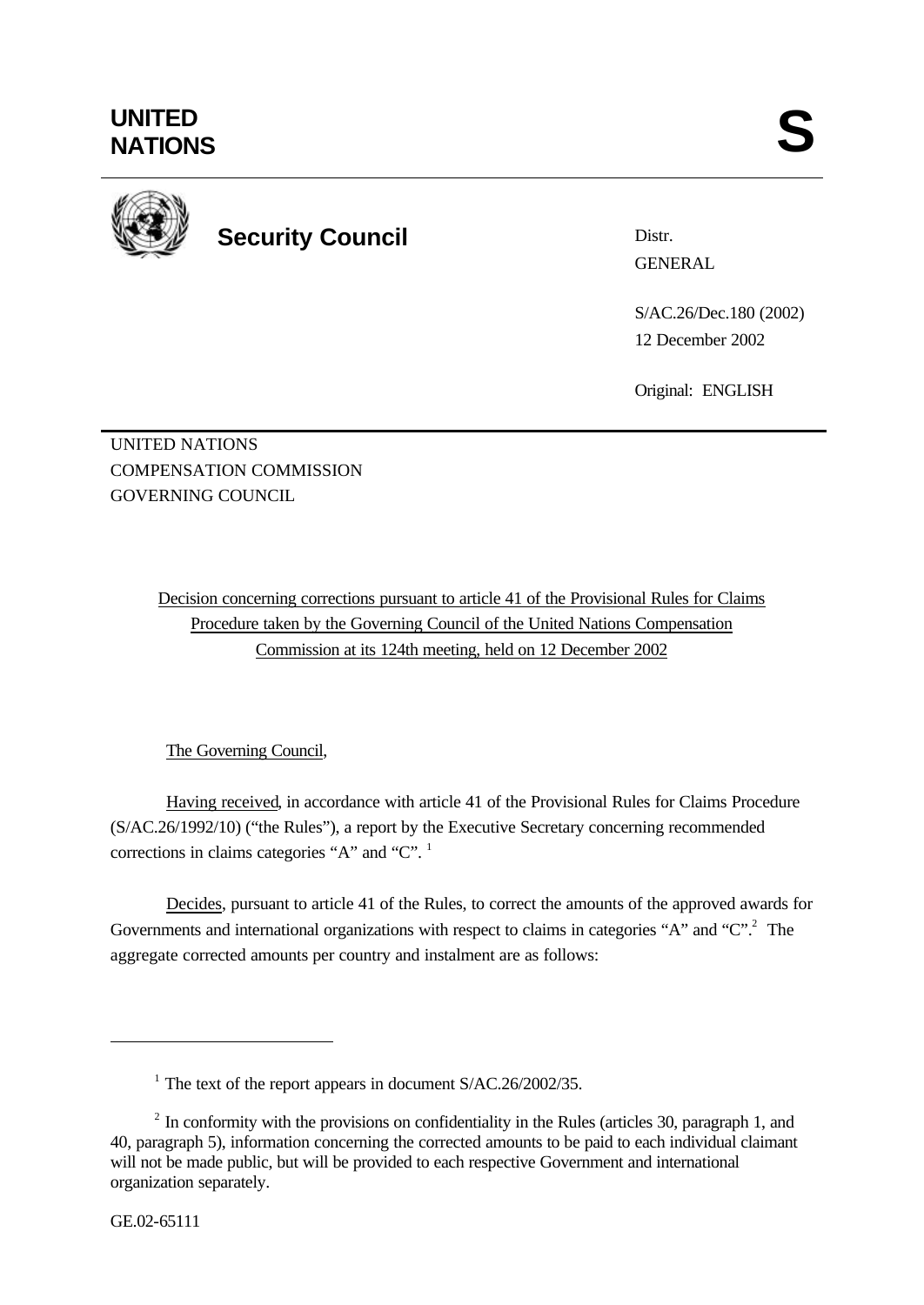|--|

| Country              | Previous total award (USD) | Corrected total award (USD) |
|----------------------|----------------------------|-----------------------------|
| Australia            | 338,500.00                 | 341,500.00                  |
| Bangladesh           | 17,689,000.00              | 17,773,000.00               |
| <b>Brazil</b>        | 531,500.00                 | 534,500.00                  |
| France               | 986,500.00                 | 988,000.00                  |
| Jordan               | 309,000.00                 | 315,000.00                  |
| Morocco              | 242,000.00                 | 276,500.00                  |
| Romania              | 577,500.00                 | 583,500.00                  |
| Slovakia             | 177,000.00                 | 178,500.00                  |
| Sri Lanka            | 25,089,000.00              | 25,092,000.00               |
| Syrian Arab Republic | 575,500.00                 | 578,500.00                  |

### Table 2. Second instalment category "A" claims corrections

| Country or international<br>organization | Previous total award (USD) | Corrected total award (USD) |
|------------------------------------------|----------------------------|-----------------------------|
| Austria                                  | 53,000.00                  | 54,500.00                   |
| Bangladesh                               | 51,329,500.00              | 51,400,000.00               |
| Iran                                     | 50,403,500.00              | 50,406,500.00               |
| Italy                                    | 94,0000.00                 | 95,500.00                   |
| Jordan                                   | 94,184,500.00              | 94,202,500.00               |
| Kuwait                                   | 87,520,500.00              | 87,523,500.00               |
| Lebanon                                  | 25,000.00                  | 26,500.00                   |
| Morocco                                  | 77,000.00                  | 95,000.00                   |
| Pakistan                                 | 19,501,000.00              | 19,510,000.00               |
| Philippines                              | 5,763,000.00               | 5,765,500.00                |
| <b>United States</b>                     | 261,000.00                 | 264,000.00                  |
| <b>UNDP</b> Yemen                        | 57,000.00                  | 54,500.00                   |
| <b>UNHCR Canada</b>                      | 74,500.00                  | 76,000.00                   |

# Table 3. Third instalment category "A" claims corrections

| Country           | Previous total award (USD) | Corrected total award (USD) |
|-------------------|----------------------------|-----------------------------|
| Australia         | 35,000.00                  | 38,000.00                   |
| Iran              | 68,447,000.00              | 68,450,000.00               |
| Jordan            | 91,939,500.00              | 91,950,000.00               |
| Kuwait            | 104,615,000.00             | 104,634,500.00              |
| Republic of Korea | 20,000.00                  | 21,500.00                   |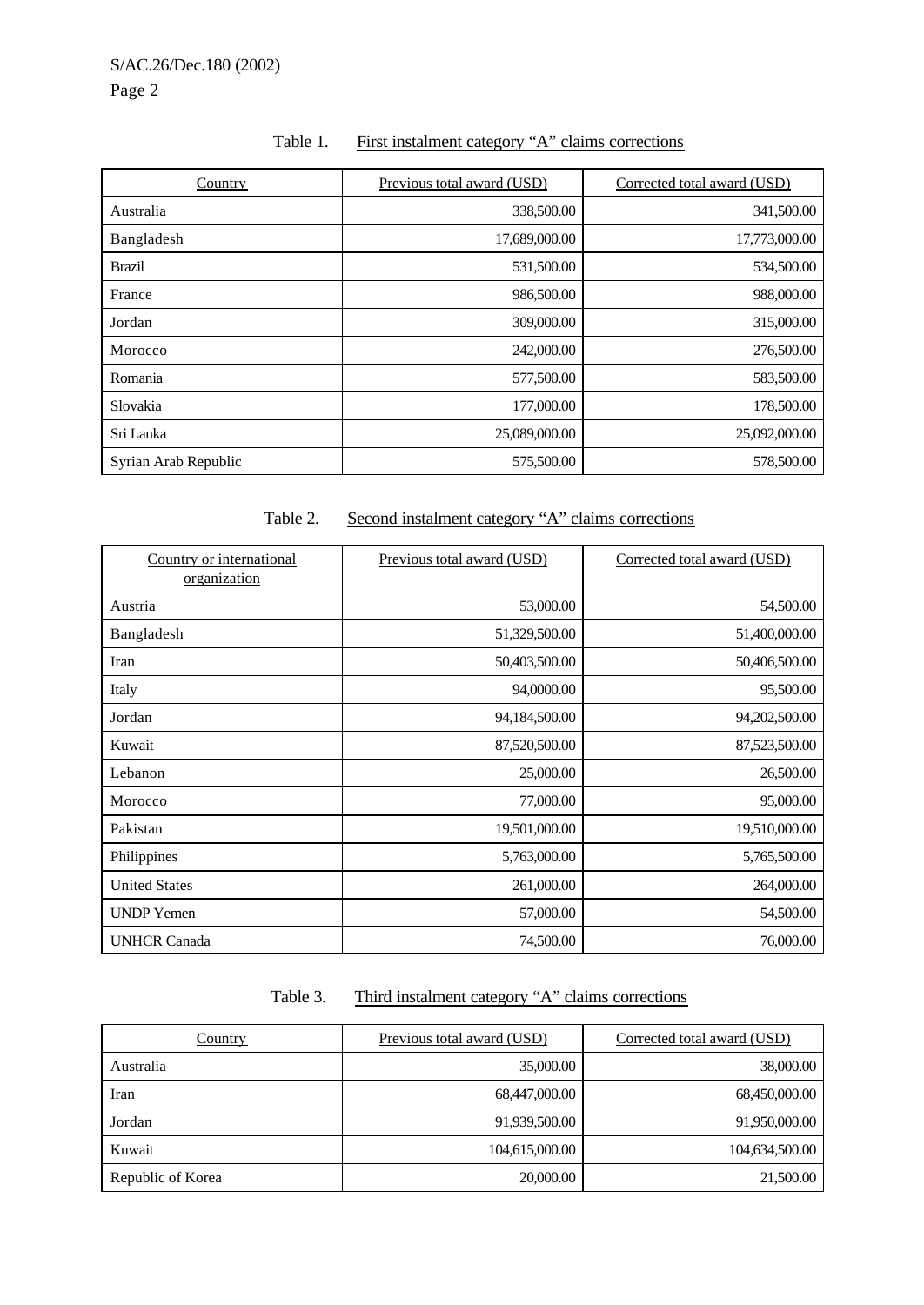| Country or international<br>organization | Previous total award (USD) | Corrected total award (USD) |
|------------------------------------------|----------------------------|-----------------------------|
| Bangladesh                               | 52,481,500.00              | 52,637,500.00               |
| Bulgaria                                 | 1,821,000.00               | 1,824,000.00                |
| Egypt                                    | 207,343,500.00             | 207,338,500.00              |
| Ireland                                  | 126,500.00                 | 128,000.00                  |
| Jordan                                   | 17,441,500.00              | 17,444,500.00               |
| Kuwait                                   | 40,986,000.00              | 40,990,500.00               |
| Lebanon                                  | 5,724,000.00               | 6,871,500.00                |
| Morocco                                  | 140,500.00                 | 160,000.00                  |
| Philippines                              | 30,264,500.00              | 30,262,500.00               |
| Republic of Korea                        | 1,205,500.00               | 1,216,000.00                |
| Romania                                  | 3,459,500.00               | 3,461,000.00                |
| Sri Lanka                                | 69,788,500.00              | 69,797,000.00               |
| Syrian Arab Republic                     | 26,176,000.00              | 26,254,000.00               |
| Turkey                                   | 6,288,000.00               | 6,298,500.00                |
| <b>UNRWA Gaza</b>                        | 691,000.00                 | 696,000.00                  |

#### Table 4. Fourth instalment category "A" claims corrections

# Table 5. Fifth instalment category "A" claims corrections

| <b>Country</b>       | Previous total award (USD) | Corrected total award (USD) |
|----------------------|----------------------------|-----------------------------|
| Bangladesh           | 52,276,500.00              | 52,377,000.00               |
| China                | 5,704,000                  | 5,708,000.00                |
| Iran                 | 3,736,500.00               | 3,739,500.00                |
| Italy                | 182,000.00                 | 183,500.00                  |
| Jordan               | 17,208,500.00              | 17,211,500.00               |
| Kuwait               | 39,876,000.00              | 39,879,000.00               |
| Lebanon              | 5,763,000.00               | 6,963,000.00                |
| Morocco              | 108,000.00                 | 121,500.00                  |
| Pakistan             | 22,947,500.00              | 22,962,500.00               |
| Philippines          | 31,104,000.00              | 31,087,500.00               |
| Romania              | 3,552,000.00               | 3,580,500.00                |
| Sri Lanka            | 69,705,000.00              | 69,706,500.00               |
| Syrian Arab Republic | 26,775,000.00              | 26,797,500.00               |
| Thailand             | 10,552,000.00              | 10,556,500.00               |
| Turkey               | 6,492,000.00               | 6,499,500.00                |